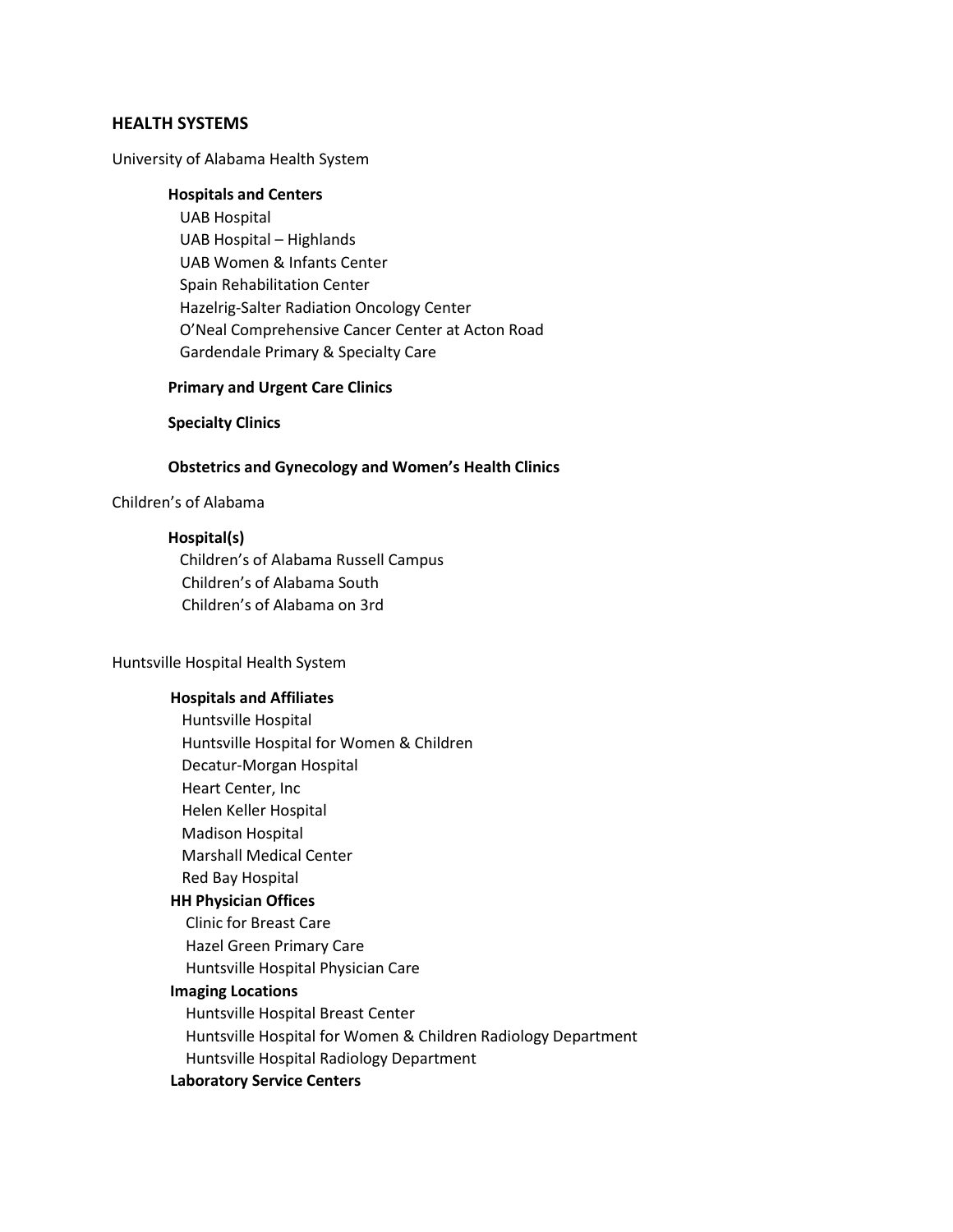Huntsville Hospital for Women & children Patient Service Center

#### Infirmary Health System

## **Hospitals**

 Mobile Infirmary Medical Center Mobile Infirmary Medical center (PSYCH) Mobile Infirmary Medical Center (REHAB) Thomas Hospital North Baldwin Infirmary Infirmary LTAC (Long Term Acute Care) Hospital Infirmary West Hospital (Acute) Infirmary West Hospital (LTAC)

### **Affiliates**

 Colony Rehabilitation Hospital E.A. Roberts Alzheimer's Center J.L. Bedsole/Rotary Rehabilitation Hospital Oakwood – North Baldwin's center for Living Infirmary Eastern Shore Thomas Medical Center Infirmary 65 Infirmary Imaging Infirmary Homecare Infirmary Management Services, Inc. Thomas Home Health

# **Medical Clinics**

 AFFILIATE CLINICS ARTHRITIS CARE OF THE EASTERN SHORE BALDWIN INFECTIOUS DISEASE BALDWIN INFECTIOUS DISEASE BAY MINETTE MEDICAL ARTS BAY MINETTE MEDICAL ARTS CARDIOLOGY ASSOCIATES - FAIRHOPE OFFICE CARDIOLOGY ASSOCIATES - FOLEY OFFICE CARDIOLOGY ASSOCIATES - MOBILE INFIRMARY OFFICE CARDIOLOGY ASSOCIATES - PROVIDENCE OFFICE CARDIOLOGY ASSOCIATES - SPRINGHILL OFFICE Colony Rehabilitation DMC AT MIMC DMC AT THOMAS DMC BAY MINETTE DMC BILLING OFFICE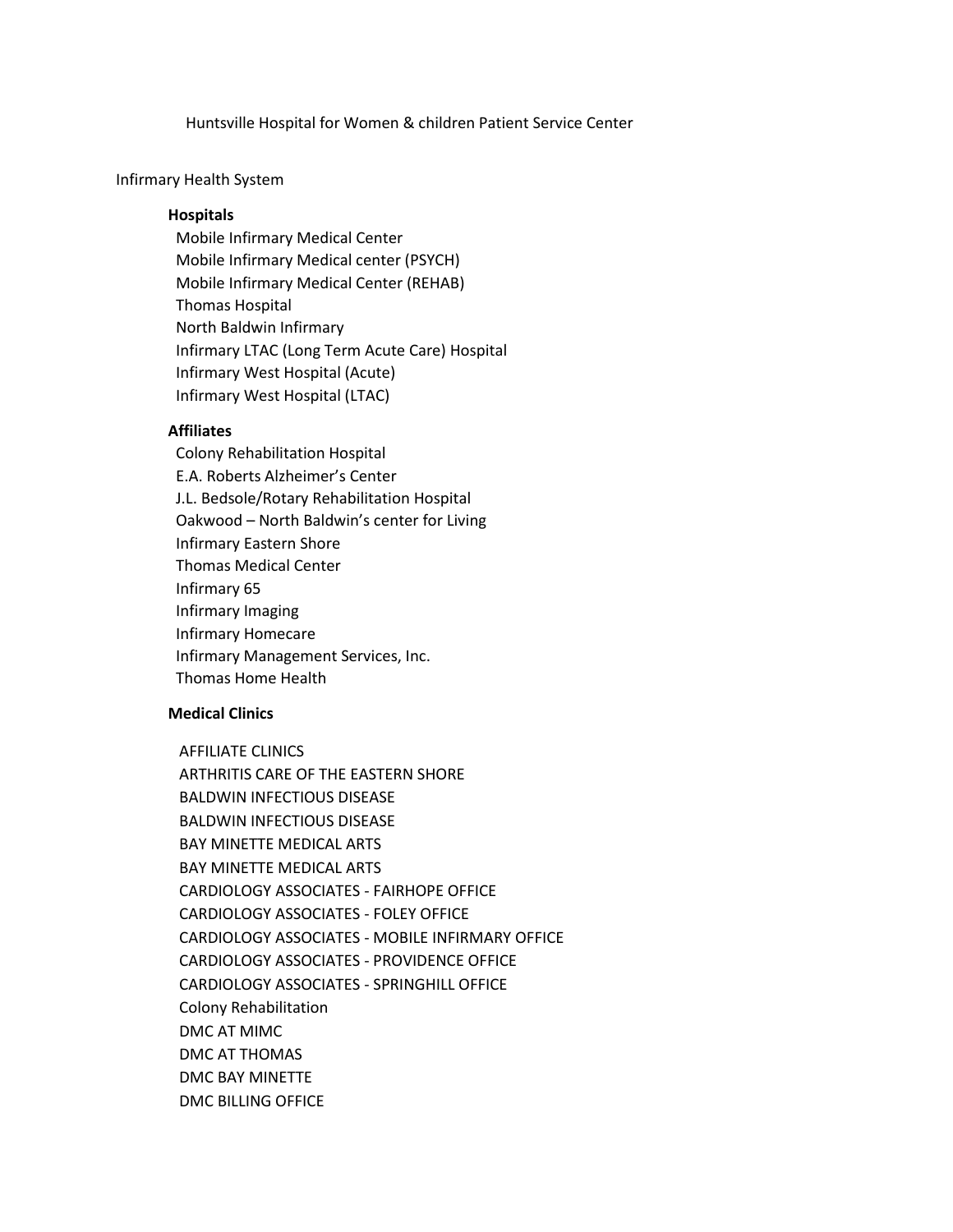DMC CLINICS DMC DAPHNE DMC GROVE HILL DMC HILLCREST DMC HOME SERVICES DMC INFIRMARY WEST DMC MONR OPT DMC MONROEVILLE DMC NSC DMC OPT SPANISH FORT DMC SPRINGHILL DMC THOMASVILLE DMC WEST EASTERN SHORE FAMILY PRACTICE EASTERN SHORE FAMILY PRACTICE EASTERN SHORE MEDICAL SPECIALISTS ESAM HOME SERVICE FM BILLING OFFICE FM GIRBY FM SEMMES FM SOUTHWEST FM WEST GREENE COUNTY HOSPITAL GULF HEALTH HOSPITALS IMC - BALDWIN SURGERY TMC IMC - BALDWIN SURGERY, P.C. IMC - BALDWIN SURGERY, P.C. IMC - EASTERN SHORE ADULT MEDICINE, P.C. IMC - EASTERN SHORE ADULT MEDICINE, P.C. IMC - FAMILY MEDICAL OF JACKSON IMC - FAMILY MEDICAL OF MOBILE - GIRBY ROAD IMC - FAMILY MEDICAL OF MOBILE - SCHILLINGER RD IMC - FAMILY MEDICAL OF MOBILE - SEMMES IMC - FAMILY MEDICAL OF MOBILE - TILLMANS CRNR IMC - FOLEY MEDICAL CLINIC, PC IMC - FOLEY MEDICAL CLINIC, PC IMC - INDUSTRIAL MEDICAL CLINIC – DAPHNE IMC - INDUSTRIAL MEDICAL CLINIC - WATER STREET IMC - INDUSTRIAL MEDICAL CLINIC - WEST IMC - MOBILE BAY OB/GYN IMC - MOBILE BAY OB/GYN IMC - MOBILE BAY OB/GYN IMC - MOBILE BAY OB/GYN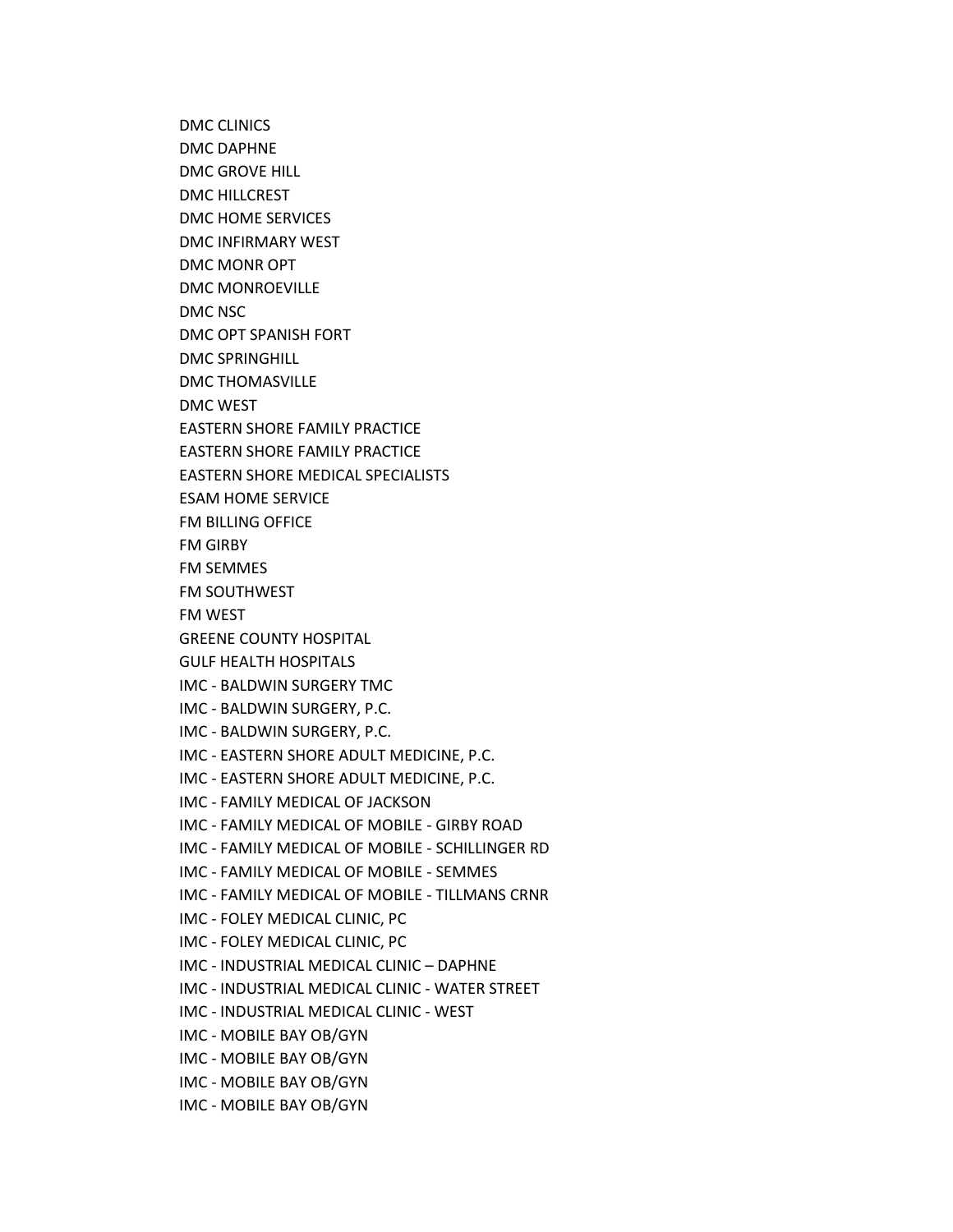MC - MOBILE MEDICAL GROUP IMC - MOBILE MEDICAL GROUP, PC IMC - MOBILE MEDICAL GROUP, PC IMC - NORTH BALDWIN OBGYN IMC - NORTH BALDWIN PEDIATRICS IMC - OBSTETRICS & GYNECOLOGY ASSOCIATES IMC - PEDIATRIC & ADOLESCENT MEDICINE IMC - Pediatric & Adolescent Medicine, PC IMC - Pediatric & Adolescent Medicine, PC IMC Cancer Surgery of Mobile PC IMC Cancer Surgery of Mobile PC IMC Cancer Surgery of Mobile SMC IMC CENTRAL BALDWIN PHYSICIANS PC IMC CENTRAL BALDWIN PHYSICIANS PC IMC- EASTERN SHORE FAMILY PRACTICE IMC- EASTERN SHORE FAMILY PRACTICE, LLC IMC FAMILY MEDICAL IMC Gulf Coast Gastroenterology IMC Gulf Coast Gastroenterology IMC Hospitalists IMC Hospitalists IMC MOBILE BAY OB-GYN CENTER LLC IMC MOBILE OB-GYN CENTER, LLC IMC NEUROSURGERY 1700 IMC North Baldwin Internal Medicine, PC IMC North Baldwin Internal Medicine, PC IMC OBGA POARCH BAND OF CREEK INDIANS IMC Obstetrics & Gynecology Associates, P.C. IMC Obstetrics & Gynecology Associates, P.C. IMC OTOLARYNGOLOGY IMC Otolaryngology Atmore IMC Otolaryngology Daphne IMC Otolaryngology Mobile IMC-NEUROSURGERY, LLC IMC-NEUROSURGERY, LLC IMC-NORTH BALDWIN PHYSICIAN GROUP FM IMC-NORTH BALDWIN PHYSICIAN GROUP PWH IMC-NORTH BALDWIN PHYSICIAN GROUP PWH ATMORE IMC-NORTH BALDWIN PHYSICIAN GROUP PWH DAPHNE IMC-NORTH BALDWIN PHYSICIAN GROUP, LLC IMC-Radiation Oncology, P.C. IMC-Radiation Oncology, P.C. IMC-Radiation Oncology, P.C. 201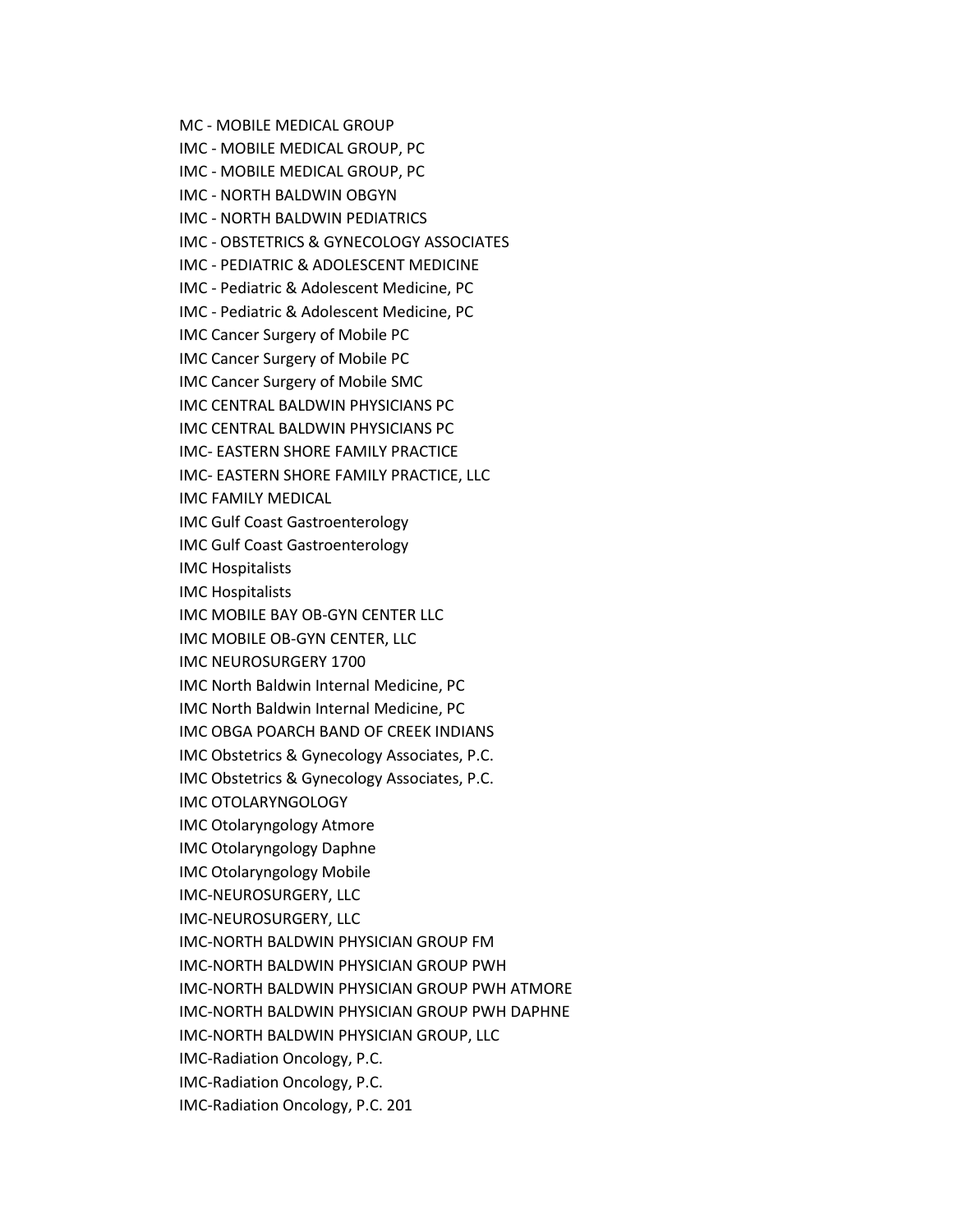IMC-Radiation Oncology, P.C. TH IMC-REHABILITATION SPECIALISTS, LLC IMC-REHABILITATION SPECIALISTS, LLC IMC-Women's Health Alliance of Mobile, P.C. IMC-Women's Health Alliance of Mobile, P.C. INFIRMARY HEALTH HOSPITALS INFIRMARY HEALTH SYSTEM INFIRMARY LTAC HOSPITAL Infirmary Management Services INFIRMARY MEDICAL CLINICS INFIRMARY ROI SERVICE AREA INFIRMARY WEST HOSPITAL (ACUTE) INFIRMARY WEST HOSPITAL (LTAC) INFIRMARY WEST ONCOLOGY & INFUSION SERVICES INFIRMARY WEST ONCOLOGY & INFUSION SERVICES NFIRMARY WEST ONCOLOGY & INFUSION SERVICES Magnolia Springs Pediatrics Magnolia Springs Pediatrics MIMC NON-OR PROCEDURES MIMC PHYSICIAN SPECIALISTS MOBILE COUNTY EMPLOYEE CLINIC MOBILE COUNTY EMPLOYEE HEALTH MOBILE INFIRMARY ASSOC MOBILE INFIRMARY MEDICAL CENTER (ACUTE) MOBILE INFIRMARY MEDICAL CENTER (PSYCH) MOBILE INFIRMARY MEDICAL CENTER (REHAB) MOBILE MOLECULAR IMAGING MOBILE SURGERY CENTER MULTI DISCIPLINARY CLINICS MULTI DISCIPLINARY CLINICS NBI NON-OR PROCEDURES NBI PHYSICIAN ASSOCIATES NON-AFFILIATE CLINICS NON-AFFILIATED CLINICS NON-OR PROCEDURES North Baldwin Family Medicine NORTH BALDWIN INFIRMARY HOSPITAL (ACUTE) North Baldwin Pediatrics, PC North Baldwin Pediatrics, PC NSC BILLING OFFICE OAKWOOD CENTER FOR LIVING OB/GYN of North Baldwin PREMIER WOMEN'S HEALTH